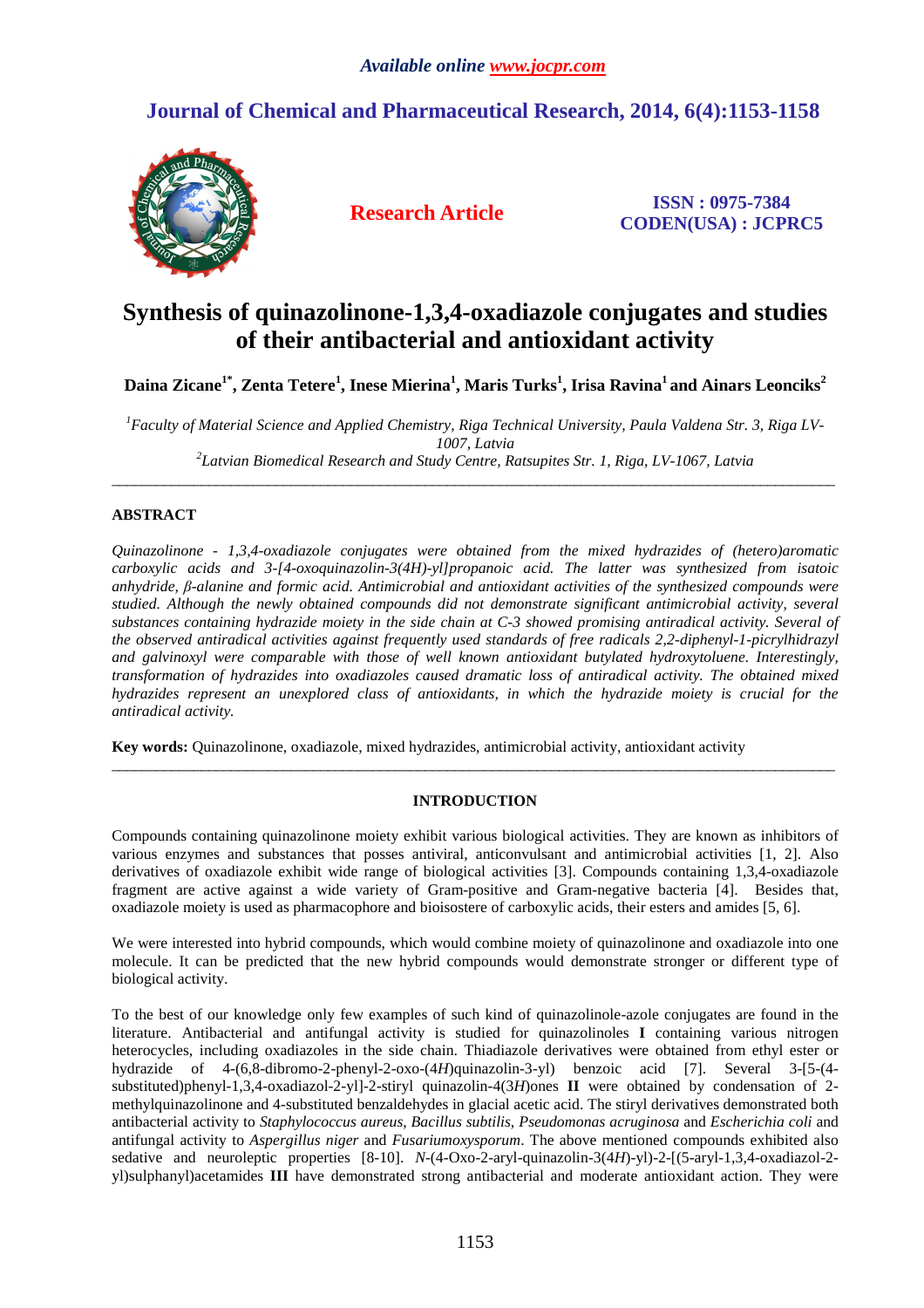obtained from 2-aryl-3-chloroacetamidoquinazolin-4(3*H*)-ones and various 5-phenyl or 5-(pyridine-4-yl)-1,3,4 oxadiazol-2-thioles [11].

*\_\_\_\_\_\_\_\_\_\_\_\_\_\_\_\_\_\_\_\_\_\_\_\_\_\_\_\_\_\_\_\_\_\_\_\_\_\_\_\_\_\_\_\_\_\_\_\_\_\_\_\_\_\_\_\_\_\_\_\_\_\_\_\_\_\_\_\_\_\_\_\_\_\_\_\_\_*



## **EXPERIMENTAL SECTION**

<sup>1</sup>H NMR spectra were recorded on *Bruker 300* spectrometer at 300 MHz. The compounds 6 were dissolved in DMSO- $d_6$ , the compounds **8** in CDCl<sub>3</sub>. The proton signals for residual non-deutered solvent ( $\delta$  2.50 for DMSO- $d_6$ and δ 7.26 for CDCl3) were used as an internal reference. Combustion analyses were carried out on *Carlo-Erba* element analyzer (model EA 1108). Melting point was detected on *Fisher Digital* melting point analyzer (model 335). UV-VIS absorption was measured on *Camspec* M501 single beam spectrophotometer. The progress of reaction was monitored by TLC. *Merc Silica gel 60F254* plates were eluted with solvent mixture CHCl3:MeOH:AcOH (95:5:3).

3-[4-Oxoquinazolin-3(4*H*)-yl] propionic acid (**4**) was synthesized according to known method [12].

Analytical data for compounds 6 and 8 are presented in Table 1, <sup>1</sup>H NMR spectra – in Table 2.

N`-[3-(4-Oxoquinazolin-3(4*H*)-yl)propanoyl]-aryl(heteroaryl) hydrazides **6a-j** (general procedure).

1-Ethyl-3-(3-dimethylaminopropyl)carbodiimide EDCI (1.15 g, 6 mmol) was added by mixing to the solution of 3- (4-oxoquinazolin-3(4*H*)-yl) propionic acid (**4**) (1.10 g, 5 mmol) in dry dimethylformamide (12 mL). Hydrazide **5a-j** (5 mmol) was added to the resulting reaction mixture and it was continued to stir for 15 h at ambient temperature. DMF was evaporated under reduced pressure. The residue was dissolved in ethyl acetate and the organic layer was washed with ice-cold water, dried over anhydrous Na<sub>2</sub>SO<sub>4</sub>, filtered and evaporated. Compounds 6a-j were used for the next step of the synthesis without further purification. For analytical purposes the compounds were purified by crystallization.

3-[2-(5-Aryl(heteroaryl)-1,3,4-oxadiazol-2-yl)ethyl]quinazolin-4(3*H*)-ones **8a-j** (general procedure).

*p*-Toluenesulfonic acid chloride (**7**) (1.0 mmol) and triethylamine (2.4 mmol) were added to the solution of compound **6** (1.0 mmol) in dichloromethane (15 mL). The resulting mixture was stirred at ambient temperature for 12-17 h. Dichloromethane (15 mL) and brine (15 mL) were added to the reaction mixture. The organic layer was separated, dried over anhydrous  $Na<sub>2</sub>SO<sub>4</sub>$ , filtered and evaporated. The solid residue was and crystallized from the solvent indicated in Table 1.

Evaluation of antimicrobial activity for compounds **6a-j** and **8a-j**.

MIC was determined according to the broth dilution method [13]. A series of solutions of compounds **6** and **8** with a range of 0.25 to 512 µg/ml were dissolved in *BBL Mueller Hinton* broth (for the *Lactobacillus reuteri* the solutions were prepared in *Difco Lactobacilli MRS*). In order to establish MIC logarithmical phase culture with density OD<sub>600</sub>  $= 0.1$  (corresponds to  $\sim 1.2 \cdot 10^8$  CFU/ml) was used and diluted 100 times in 96-well plate (*Greiner Bio-One*). The plate was incubated at 37°C for 24 h and the bacterial growth was measured with microplate reader *Tecan* by monitoring the absorption at 600 nm. All experiments were done in triplicate.

Evaluation of antioxidant activity for compounds **6a-j** and **8a-j**.

All experiments were carried out at 18-20°C. DPPH test: 2 mL 400, 200 or 100 µM solution of compound **6** or **8** in ethanol was added to the solution of DPPH (2 mL, 200 µM) in ethanol; *UV-VIS* absorption was measured at 515 nm after 30 min [14]. GO test: 2 mL 160, 80 or 40 µM solution of compound **6** was added to the solution of GO (2 mL, 20 µM) in ethanol; *UV-VIS* absorption was measured at 428 nm after 4 h [15]. All experiments were carried out in triplicate.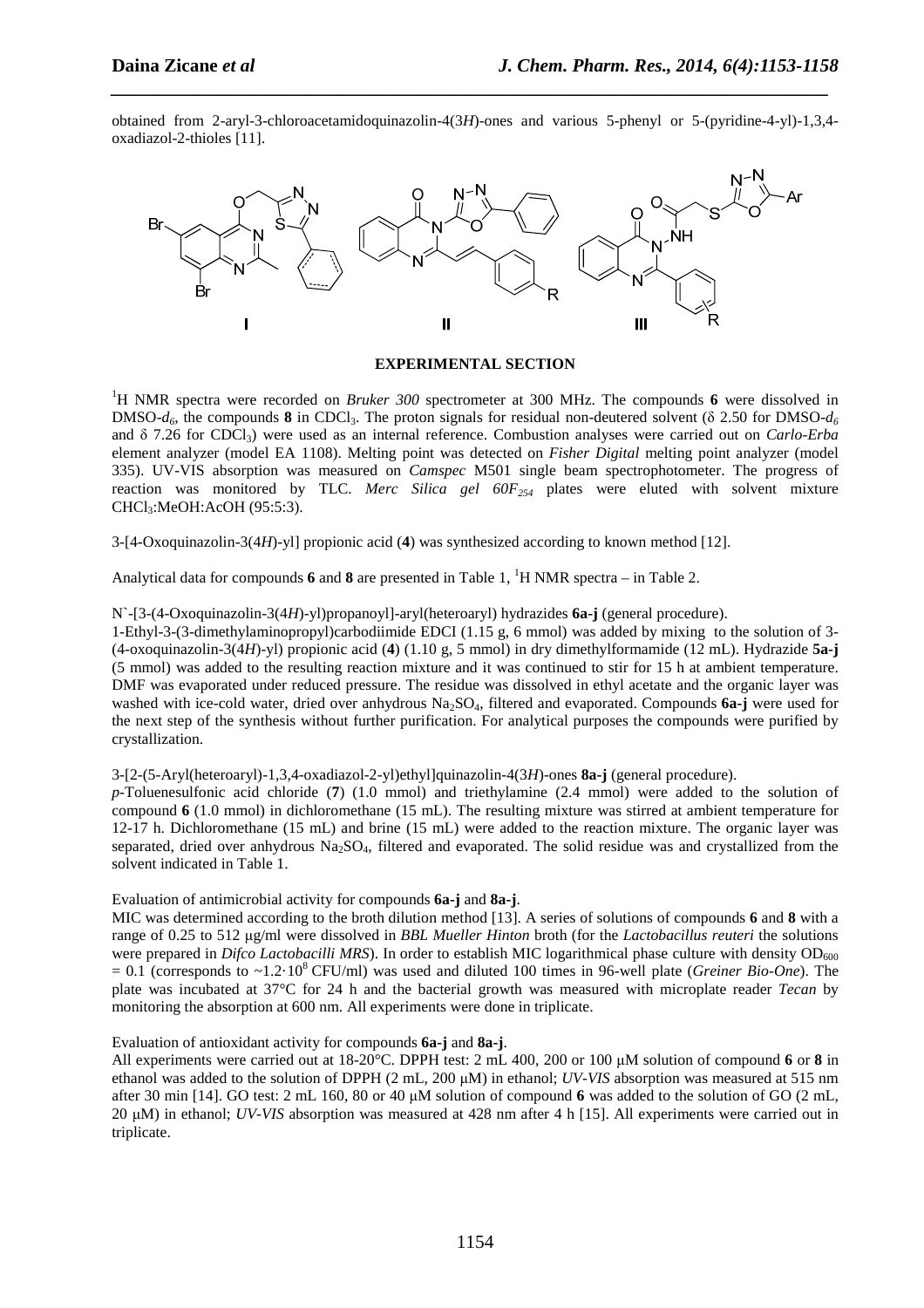|                |                        | Combustion analysis                  |              |                |                               | Yield, % | Time, h |
|----------------|------------------------|--------------------------------------|--------------|----------------|-------------------------------|----------|---------|
| Comp.          | Chemical formula       | Found, %                             |              |                | Melting point, °C             |          |         |
|                |                        | Calculated, %                        |              |                | (solvent for crystallization) |          |         |
|                |                        | C                                    | Н            | $\mathbf N$    |                               |          |         |
| 6a             | $C_{18}H_{16}N_4O_3$   | 63.98                                | 4.77         | 16.61          | 195-197                       | 88       |         |
|                |                        | 64.28                                | 4.79         | 16.66          | (ethanol)                     |          |         |
| 6 <sub>b</sub> | $C_{18}H_{15}C1N_4O_3$ | 58.22                                | 4.14         | 15.12          | 246-247                       | 81       |         |
|                |                        | 58.31                                | 4.08         | 15.11          | (methanol)                    |          |         |
| <b>6c</b>      | $C_{18}H_{15}BrN_4O_3$ | 52.37                                | 3.83         | 13.40          | 250-251                       | 68       |         |
|                |                        | 52.06                                | 3.64         | 13.49          | (ethanol)<br>219-220          |          |         |
| 6d             | $C_{18}H_{16}FN_4O_3$  | 60.91                                | 4.31<br>4.27 | 15.76<br>15.81 |                               | 90       |         |
|                |                        | 61.01                                |              | 15.73          | (ethanol)<br>260-262          |          |         |
| 6e             | $C_{18}H_{16}N_4O_4$   | 61.28<br>61.36                       | 4.63<br>4.58 | 15.90          | (methanol)                    | 85       |         |
|                |                        | 61.63                                | 5.01         | 19.94          | 185-186                       |          | 15      |
| 6f             | $C_{18}H_{17}N_5O_3$   | 61.53                                | 4.87         | 19.93          | (methanol)                    | 86       |         |
|                |                        | 60.46                                | 4.53         | 20.68          | 225-226.5                     |          |         |
| 6g             | $C_{17}H_{15}N_5O_3$   | 60.53                                | 4.48         | 20.76          | (methanol)                    | 90       |         |
|                |                        | 60.24                                | 4.53         | 20.59          | 133-135                       |          |         |
| 6h             | $C_{17}H_{15}N_5O_3$   | 60.53<br>4.48<br>20.76<br>(methanol) |              | 71             |                               |          |         |
|                |                        | 56.20                                | 4.06         | 16.29          | 221-222                       |          |         |
| 6i             | $C_{16}H_{14}SN_4O_3$  | 56.13                                | 4.12         | 16.36          | (methanol)                    | 78       |         |
| 6j             | $C_{16}H_{14}N_4O_4$   | 59.20                                | 4.52         | 16.92          | 129-131                       | 70       |         |
|                |                        | 58.89                                | 4.32         | 17.17          | (ethanol:water, 3:1)          |          |         |
| 8a             | $C_{18}H_{14}N_4O_2$   | 67.74                                | 4.51         | 17.28          | 168-169                       | 52       | 12      |
|                |                        | 67.91                                | 4.43         | 17.60          | (ethanol)                     |          |         |
| 8b             | $C_{18}H_{13}C1N_4O_2$ | 61.50                                | 3.96         | 15.65          | 158-159                       | 90       | 17      |
|                |                        | 61.28                                | 3.71         | 15.88          | (ethanol)                     |          |         |
| <b>8c</b>      | $C_{18}H_{13}BrN_4O_2$ | 54.49                                | 3.55         | 13.85          | 180-182                       | 65       | 16      |
|                |                        | 54.43                                | 3.30         | 14.10          | (ethanol)                     |          |         |
| <b>8d</b>      | $C_{18}H_{13}FN_4O_2$  | 63.89                                | 3.89         | 16.38          | 182-183                       | 84       | 16      |
|                |                        | 64.28                                | 3,90         | 16.66          | (methanol)<br>183-186         |          |         |
| 8e             | $C_{18}H_{14}N_4O_3$   | 64.29<br>64.66                       | 4.42<br>4.22 | 16.60<br>16.76 | (ethanol)                     | 66       | 14      |
|                |                        | 64.48                                | 4.51         | 20.72          | 192-193                       |          |         |
| 8f             | $C_{18}H_{15}N_5O_2$   | 64.86                                | 4.54         | 21.01          | (methanol)                    | 51       | 15      |
|                |                        | 63.86                                | 4.32         | 21.74          | 188-190                       |          |         |
| 8g             | $C_{17}H_{13}N_5O_2$   | 63.94                                | 4.10         | 21.93          | (ethanol)                     | 60       | 12      |
|                |                        | 63.79                                | 4.18         | 21.92          | 160-161                       |          | 12      |
| 8h             | $C_{17}H_{13}N_5O_2$   | 63.94                                | 4.10         | 21.93          | (ethanol)                     | 50       |         |
|                | $C_{16}H_{12}SN_4O_2$  | 59.27                                | 3.82         | 17.01          | 163-165                       |          | 15      |
| 8i             |                        | 59.25                                | 3.73         | 17.27          | (ethanol)                     | 63       |         |
|                | $C_{16}H_{12}N_4O_3$   | 62.13                                | 3.87         | 18.11          | 164-165                       |          |         |
| 8j             |                        | 62.33                                | 3.92         | 18.17          | (ethanol)                     | 84       | 16      |

**Table 1 Physicochemical properties of compounds 6 and 8** 

*\_\_\_\_\_\_\_\_\_\_\_\_\_\_\_\_\_\_\_\_\_\_\_\_\_\_\_\_\_\_\_\_\_\_\_\_\_\_\_\_\_\_\_\_\_\_\_\_\_\_\_\_\_\_\_\_\_\_\_\_\_\_\_\_\_\_\_\_\_\_\_\_\_\_\_\_\_*

## **RESULTS AND DISCUSSION**

Hence, we report here the synthesis of novel quinazolines with the oxadiazole moiety in the side chain (quinazolinone-oxadiazole conjugates) according to the following scheme: the starting material for the synthesis of the target compounds **6** and **8** is 3-[4-oxoquinazolin-3(4*H*)-yl]propionic acid (**4**) which was synthesized from isatoic anhydride (**1**), 3-aminopropanoic acid (*β*-alanine) (**2**) and formic acid [12]. The next step was formation of hydrazides between propanoic acid **4** and aromatic (**5a-f**) or heteroaromatic hydrazides (**5g-j**) in the presence of 1 ethyl-3-(3-dimethylaminopropyl) carbodiimide EDCI. The obtained hydrazides **6** were further transformed into quinazolinone 1,3,4-oxadiazole conjugates **8a-j** in the presence of *p*-tosyl chloride [16].

Compounds 8a-j were easily purified by crystallization. The spectroscopic and physical properties (<sup>1</sup>H NMR spectra, LC-MS and CHN analysis) of all new compounds were fully consistent with the assigned structures. Typical chemical shifts of NH protons for hydrazide moiety appeared as two singlets in the range of 10.0 to 10.7 ppm.

The synthesized compounds **6** and **8** were studied for their antibacterial and antioxidant activity. Antibacterial activity was expressed as the minimal inhibitory concentration (MIC). It is the concentration of antimicrobial agent that completely inhibits cell growth during 24 h incubation at 37°C. The compounds **6** and **8** were tested as antimicrobial agents to Gram-positive *Staphylococcus aureus*, *Staphylococcus epidermidis* and *Lactobacillus reuteri* and Gram-negative *Escherichia coli* and *Pseudomonas acruginosa*. Unfortunately, the compounds **6** and **8** did not demonstrate significant inhibition when the concentration was smaller than 512 mg/ml under the test conditions.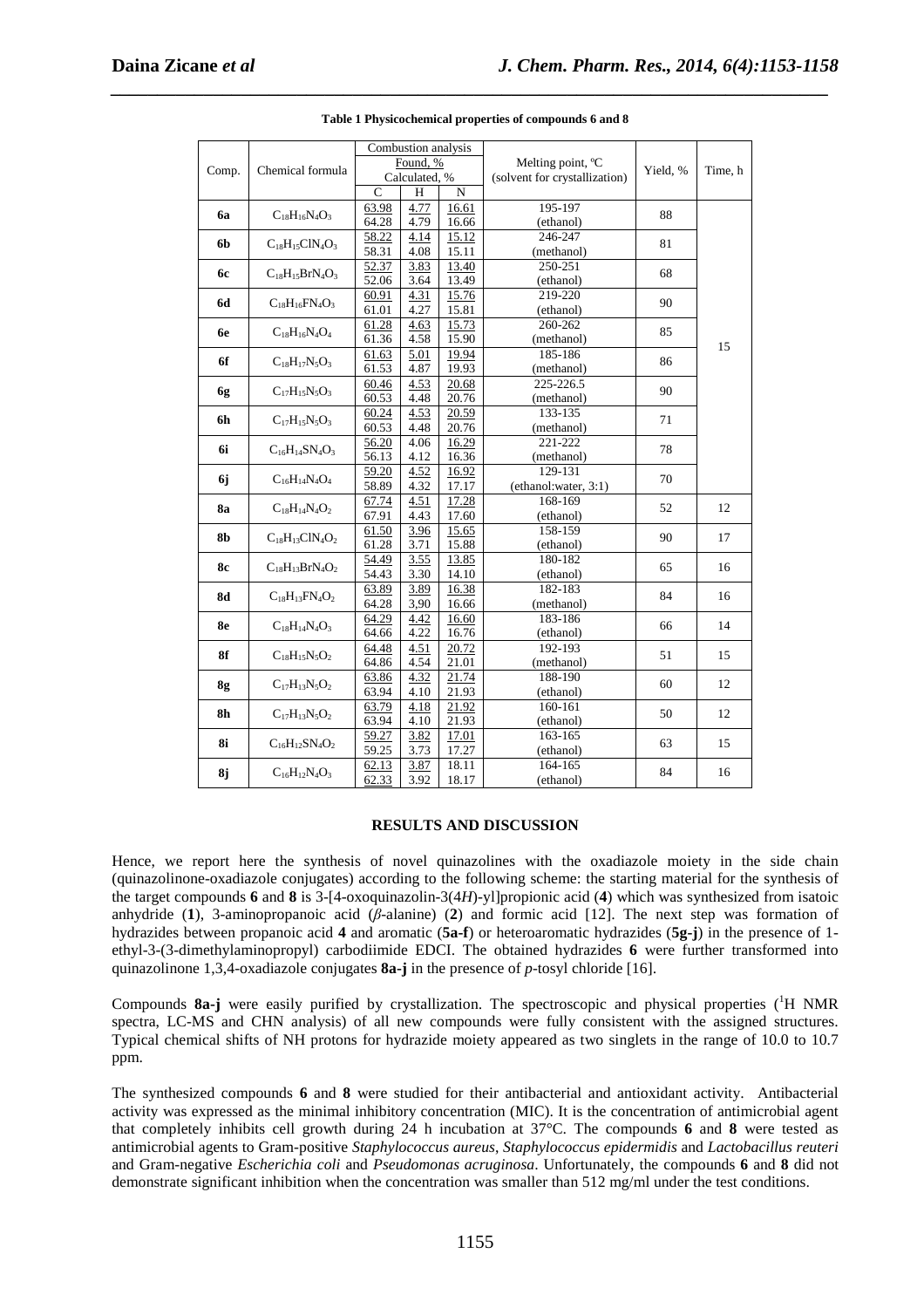In order to evaluate antioxidant activity of the synthesized compounds **6** and **8** two free radicals - 2,2-diphenyl-1 picrylhidrazyl (DPPH) and galvinoxyl (GO) – were employed. Antioxidant activity was expressed as inhibition of free radical (%), when the molar ratio of the test compound (**6** or **8**) and the free radical (DPPH or GO) was 1:1. Results are presented in Tables 3 and 4. Compound **6e** containing salicylic acid moiety demonstrates the highest antiradical activity. The GO test was carried out only for compounds **6** when the compound demonstrated at least negligible inhibition of DPPH. Due to the same reasons none of the compounds **8** was tested by the GO test. Compounds **6c**,**e** exhibited similar level of inhibition of DPPH and GO. Also hydrazides **6b**,**f**,**i** showed slight antiradical activity. Unexpectedly, 1,3,4-oxadiazoles **8** did not demonstrate considerable antiradical activity in comparison to the corresponding hydrazides **6**. Till now, only few compounds containing hydrazide moiety are known as antioxidants or antiradical agents [17, 18]. The above mentioned results demonstrate that the presence of NH in hydrazide moiety is crucial for antiradical activity. Thus we have established here a new type of antioxidants with hydrazide scaffold.

*\_\_\_\_\_\_\_\_\_\_\_\_\_\_\_\_\_\_\_\_\_\_\_\_\_\_\_\_\_\_\_\_\_\_\_\_\_\_\_\_\_\_\_\_\_\_\_\_\_\_\_\_\_\_\_\_\_\_\_\_\_\_\_\_\_\_\_\_\_\_\_\_\_\_\_\_\_*

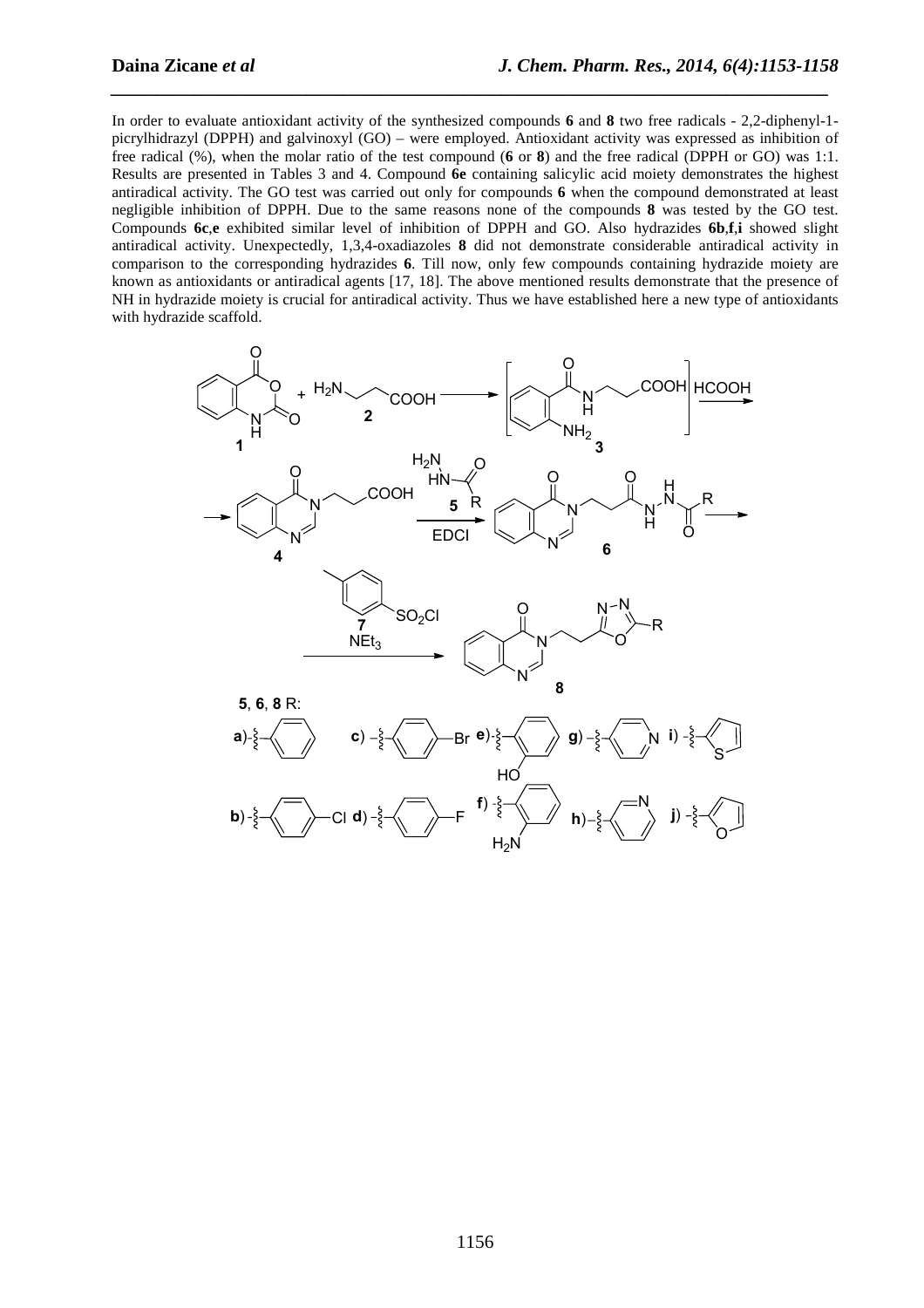| Com-<br>pound  | Chemical shift, $\delta$ , ppm (spin-spin coupling constant, J, Hz)                                                                                                                                                                                                                                      |
|----------------|----------------------------------------------------------------------------------------------------------------------------------------------------------------------------------------------------------------------------------------------------------------------------------------------------------|
|                | 2.77 (2H, t, J = 6.6, NCH <sub>2</sub> CH <sub>2</sub> ); 4.23 (2H, t, J = 6.6, NCH <sub>2</sub> CH <sub>2</sub> ); 7.49 (2H, t, J = 7.5, arom.); 7.52-7.60 (2H, m, H-6/7, arom.); 7.68                                                                                                                  |
| 6a             | (1H, d, J = 8.1, H-5/8); 7.80-7.88 (3H, m, H-6/7, arom.); 8.18 (1H, d, J = 8.1, H-5/8); 8.34 (1H, br. s, H-2); 10.04 (1H, s, NH); 10.34                                                                                                                                                                  |
|                | (1H, s, NH)                                                                                                                                                                                                                                                                                              |
| 6 <sub>b</sub> | 2.77 (2H, t, $J = 6.2$ , NCH <sub>2</sub> CH <sub>2</sub> ); 4.23 (2H, t, $J = 6.2$ , NCH <sub>2</sub> CH <sub>2</sub> ); 7.53-7.59 (3H, m, H-6/7, arom.); 7.67 (1H, d, $J = 8.1$ , H-5/8); 7.77-                                                                                                        |
|                | 7.89 (3H, m, H-6/7, arom.); 8.17 (1H, d, J = 8.1, H-5/8); 8.34 (1H, br. s, H-2); 10.08 (1H, s, NH); 10.43 (1H, s, NH)                                                                                                                                                                                    |
| <b>6c</b>      | 2.77 (2H, t, $J = 6.5$ , NCH <sub>2</sub> CH <sub>2</sub> ); 4.24 (2H, t, $J = 6.5$ , NCH <sub>2</sub> CH <sub>2</sub> ); 7.56 (1H, t, $J = 8.1$ , H $-6/7$ ); 7.65-7.86 (6H, m, H $-5/8$ , H $-6/7$ , arom.);                                                                                           |
|                | 8.21 (1H, d, $J = 8.1$ , H-5/8); 8.34 (1H, s, H-2); 10.04 (1H, s, NH); 10.41 (1H, s, NH)<br>2.75 (2H, t, $J = 6.4$ , NCH <sub>2</sub> CH <sub>2</sub> ); 4.24 (2H, t, $J = 6.4$ , NCH <sub>2</sub> CH <sub>2</sub> ); 7.28-7.37 (2H, m, arom.); 7.56 (1H, t, $J = 8.3$ , H-6/7); 7.68 (1H, d, J          |
| 6d             | $= 8.3$ , H-5/8); 7.79-7.96 (3H, m, H-6/7, arom.); 8.18 (1H, d, $J = 8.3$ , H-5/8), 8.34 (1H, br. s, H-2); 10.05 (1H, s, NH); 10.37 (1H, s,                                                                                                                                                              |
|                | NH)                                                                                                                                                                                                                                                                                                      |
|                | 2.79 (2H, t, $J = 6.4$ , NCH <sub>2</sub> CH <sub>2</sub> ); 4.24 (2H, t, $J = 6.4$ , NCH <sub>2</sub> CH <sub>2</sub> ); 6.89-6.98 (2H, m, arom.); 7.44 (1H, t, $J = 7.2$ , arom.); 7.56 (1H, t, J                                                                                                      |
| 6e             | $= 8.1, H-6/7$ ; 7.68 (1H, d, J = 8.1, H-5/8); 7.80-7.88 (2H, m, H-6/7, arom.); 8.18 (1H, d, J = 8.1, H-5/8); 8.33 (1H, br. s, H-2); 10.33                                                                                                                                                               |
|                | $(1H, s, NH)$ ; 10.53 $(1H, s, NH)$ ; 11.70 $(1H, br, s, OH)$                                                                                                                                                                                                                                            |
|                | 2.75 (2H, t, $J = 6.4$ , NCH <sub>2</sub> CH <sub>2</sub> ); 4.22 (2H, t, $J = 6.4$ , NCH <sub>2</sub> CH <sub>2</sub> ); 6.39 (2H, br. s, NH <sub>2</sub> ); 6.50 (1H, t, $J = 7.9$ , arom.); 6.71 (1H, d, $J = 2.9$                                                                                    |
| 6f             | 8.2, arom.); 7.17 (1H, t, $J = 7.9$ , arom.); 7.50 (1H, $\pi$ , $J = 7.9$ , arom.); 7.56 (1H, t, $J = 8.2$ , H-6/7); 7.67 (1H, d, $J = 8.2$ , H-5/8); 7.84                                                                                                                                               |
|                | $(1H, t, J = 8.2, H - 6/7); 8.18 (1H, d, J = 8.2, H - 5/8); 8.33 (1H, s, H - 2); 9.88 (1H, s, NH); 9.98 (1H, s, NH)$                                                                                                                                                                                     |
|                | 2.78 (2H, t, $J = 6.6$ , NCH <sub>2</sub> CH <sub>2</sub> ); 4.23 (2H, t, $J = 6.6$ , NCH <sub>2</sub> CH <sub>2</sub> ); 7.56 (1H, t, $J = 8.1$ H-6/7); 7.67 (1H, d, $J = 8.1$ , H-5/8); 7.71-7.76                                                                                                      |
| 6g             | (2H, m, arom.); 7.83 (1H, $T$ , $J = 8.1$ , H-6/7); 8.16 (1H, d, $J = 8.1$ , H-5/8); 8.34 (1H, s, H-2); 8.75 (2H, d, $J = 4.5$ , arom.); 10.18 (1H, s,                                                                                                                                                   |
|                | NH); 10.67 (1H, s, NH)<br>2.78 (2H, t, J = 6.4, NCH <sub>2</sub> CH <sub>2</sub> ); 4.23 (2H, t, J = 6.4, NCH <sub>2</sub> CH <sub>2</sub> ); 7.51-7.58 (2H, m, H-6/7, arom.); 7.68 (1H, d, J = 8.3, H-5/8); 7.84                                                                                        |
| 6h             | $(1H, t, J = 8.3, H-6/7); 8.16-8.21$ (2H, m, H-5/8, arom.); 8.34 (1H, s, H-2); 8.73 (1H, d, J = 5.1, arom.); 9.99 (1H, m, arom.); 10.14                                                                                                                                                                  |
|                | $(1H, s, NH)$ ; 10.56 $(1H, s, NH)$                                                                                                                                                                                                                                                                      |
|                | 2.76 (2H, t, $J = 6.2$ , NCH <sub>2</sub> CH <sub>2</sub> ); 4.23 (2H, t, $J = 6.2$ , NCH <sub>2</sub> CH <sub>2</sub> ); 7.18 (1H, t, $J = 4.7$ , arom.); 7.57 (1H, t, $J = 8.1$ , H-6/7); 7.69 (1H, d,                                                                                                 |
| 6i             | $J = 8.1$ , H-5/8); 7.78-7.88 (3H, m, H-6/7, arom.); 8.19 (1H, d, $J = 8.1$ , H-5/8); 8.34 (1H, br. s, H-2); 10.04 (1H, s, NH); 10.35 (1H, s,                                                                                                                                                            |
|                | $NH$ )                                                                                                                                                                                                                                                                                                   |
|                | 2.74 (2H, t, $J = 6.4$ , NCH <sub>2</sub> CH <sub>2</sub> ); 4.21 (2H, t, $J = 6.4$ , NCH <sub>2</sub> CH <sub>2</sub> ); 6.65 (1H, m, arom.); 7.20 (1H, d, $J = 3.2$ , arom.); 7.55 (1H, t, $J = 2.2$                                                                                                   |
| 6j             | 7.9, H-6/7); 7.67 (1H, d, J = 7.9, H-5/8); 7.81-7.91 (2H, m, H-6/7, arom.); 8.17 (1H, d, J = 7.9, H-5/8); 8.32 (1H, br. s, H-2); 9.99                                                                                                                                                                    |
|                | $(1H, s, NH)$ ; 10.24 $(1H, s, NH)$<br>3.47 (2H, t, J = 6.6, NCH <sub>2</sub> CH <sub>2</sub> ); 4.45 (2H, t, J = 6.6, NCH <sub>2</sub> CH <sub>2</sub> ); 7.52-7.61 (4H, m, H-6/7, arom.); 7.69 (1H, d, J = 8.3, H-5/8); 7.80-                                                                          |
| <b>8a</b>      | 7.91 (3H, m, H-6/7, arom.); 8.12 (1H, d, $J = 8.3$ , H-5/8); 8.45 (1H, br. s, H-2)                                                                                                                                                                                                                       |
|                | 3.52 (2H, t, $J = 6.4$ , NCH <sub>2</sub> CH <sub>2</sub> ); 4.59 (2H, t, $J = 6.4$ , NCH <sub>2</sub> CH <sub>2</sub> ); 7.42-7.48 (2H, m, arom.); 7.54 (1H, td, $J = 8.1$ , $J = 1.7$ , H-6/7);                                                                                                        |
| 8b             | 7.72-7.84 (2H, m, H-6/7, H-5/8); 7.85-7.93 (2H, m, arom.); 8.31 (1H, d, J = 8.1, H-5/8); 8.45 (1H, s, H-2)                                                                                                                                                                                               |
| <b>8c</b>      | 3.48 (2H, t, J = 6.5, NCH <sub>2</sub> CH <sub>2</sub> ); 4.44 (2H, t, J = 6.5, NCH <sub>2</sub> CH <sub>2</sub> ); 7.55 (1H, t, J = 8.1, H-6/7); 7.69 (1H, d, J = 8.1, H-5/8); 7.74-7.89                                                                                                                |
|                | $(5H, m, H-6/7, atom.); 8.14 (1H, d, J = 8.1, H-5/8); 8.45 (1H, s, H-2)$                                                                                                                                                                                                                                 |
| <b>8d</b>      | 3.52 (2H, t, $J = 6.2$ , NCH <sub>2</sub> CH <sub>2</sub> ); 4.61 (2H, t, $J = 6.2$ , NCH <sub>2</sub> CH <sub>2</sub> ); 7.15 (2H, t, $J_{H\text{-}H} = 8.8$ , $J_{H\text{-}F} = 8.8$ , arom.); 7.50-7.58 (1H, m, H-6/7);                                                                               |
|                | 7.78 (2H, m, H-6/7, H-5/8); 7.91-7.97 (2H, m, arom.); 8.34 (1H, d, J = 8.8, H-5/8); 8.55 (1H, s, H-2)                                                                                                                                                                                                    |
|                | 2.78 (2H, t, $J = 6.6$ , NCH <sub>2</sub> CH <sub>2</sub> ); 4.24 (2H, t, $J = 6.6$ , NCH <sub>2</sub> CH <sub>2</sub> ); 6.87-6.98 (2H, m, arom.); 7.43 (1H, t, $J = 8.4$ , H-6/7); 7.55 (2H, t, J                                                                                                      |
| 8e             | $= 7.7$ , arom.); 7.67 (1H, d, J = 8.4, H-5/8); 7.80-7.83 (2H, m, H-6/7, arom.); 8.16-8.22 (1H, m, H-5/8), 8.32 (1H, s, H-2); 10.31 (1H, s,<br>OH)                                                                                                                                                       |
|                | 3.52 (2H, t, $J = 6.4$ , NCH <sub>2</sub> CH <sub>2</sub> ); 4.61 (2H, t, $J = 6.4$ , NCH <sub>2</sub> CH <sub>2</sub> ); 6.56 (1H, t, $J = 6.9$ , arom.); 6.67 (2H, br. s, NH <sub>2</sub> ); 6.86 (1H, d, $J =$                                                                                        |
| 8f             | 8.2, arom.); 7.22 (1H, t, $J = 6.9$ , H-6/7); 7.43 (1H, d, $J = 8.2$ , arom.); 7.54 (1H, t, $J = 7.5$ , arom.); 7.67 (1H, d, $J = 6.9$ , H-5/8); 7.84                                                                                                                                                    |
|                | $(H, t, J = 6.9, H-6/7); 8.13 (1H, d, J = 6.9, H-5/8); 8.44 (1H, s, H-2)$                                                                                                                                                                                                                                |
|                | 3.53 (2H, t, $J = 6.4$ , NCH <sub>2</sub> CH <sub>2</sub> ); 4.54 (2H, t, $J = 6.4$ , CH <sub>2</sub> ); 7.68 (1H, td, $J = 8.1$ , $J = 1.3$ , H-6/7); 7.69 (1H, d, $J = 8.1$ , H-5/8); 7.76                                                                                                             |
| 8g             | $(1H, td, J = 8.1, J = 1.3, H-6/7); 7.78-7.84 (2H, m, arom.); 8.23 (1H, s, H-2); 8.26 (1H, d, J = 8.1, H-5/8); 8.73-8.80 (2H, m, arom.)$                                                                                                                                                                 |
|                | 3.50 (2H, t, J = 6.4, NCH <sub>2</sub> CH <sub>2</sub> ); 4.46 (2H, t, J = 6.4, NCH <sub>2</sub> CH <sub>2</sub> ); 7.52 (2H, m, H-6/7, arom.); 7.68 (1H, d, J = 8.3, H-5/8); 7.84 (1H, t,                                                                                                               |
| 8h             | $J = 8.3$ , H-6/7); 8.13 (1H, d, $J = 8.3$ , H-5/8); 8.24-8.29 (1H, m, arom.); 8.46 (1H, s, H-2); 8.78 (1H, d, $J = 4.5$ , arom.); 9.07 (1H, br. s,                                                                                                                                                      |
|                | arom.)                                                                                                                                                                                                                                                                                                   |
| <b>8i</b>      | 3.49 (2H, t, J = 6.4, NCH <sub>2</sub> CH <sub>2</sub> ); 4.58 (2H, t, J = 6.4, NCH <sub>2</sub> CH <sub>2</sub> ); 7.11-7.15 (1H, m, arom.); 7.50-7.55 (2H, m, H-6/7, arom.); 7.63                                                                                                                      |
|                | $(1H, d, J = 7.7, H-5/8); 7.74-7.79$ (2H, m, H-6/7, arom.); 8.30 (1H, d, J = 7.7, H-5/8); 8.43 (1H, br. s, H-2)                                                                                                                                                                                          |
| 8j             | 3.52 (2H, t, $J = 6.4$ , NCH <sub>2</sub> CH <sub>2</sub> ); 4.64 (2H, t, $J = 6.4$ , NCH <sub>2</sub> CH <sub>2</sub> ); 6.54-6.57 (1H, m, H-6/7); 7.07 (1H, d, $J = 3.6$ , arom.); 7.52-7.62<br>$(2H, m, H-6/7, H-5/8)$ ; 7.78-7.88 (2H, m, arom.); 8.31 (1H, d, $J = 7.9$ , H-5/8); 8.68 (1H, s, H-2) |
|                |                                                                                                                                                                                                                                                                                                          |

## **Table 2 <sup>1</sup>H NMR spectra (300 MHz) of the compounds 6a-j (DMSO-***d6***) and 8a-j (CDCl3)**

*\_\_\_\_\_\_\_\_\_\_\_\_\_\_\_\_\_\_\_\_\_\_\_\_\_\_\_\_\_\_\_\_\_\_\_\_\_\_\_\_\_\_\_\_\_\_\_\_\_\_\_\_\_\_\_\_\_\_\_\_\_\_\_\_\_\_\_\_\_\_\_\_\_\_\_\_\_*

#### **Table 3 Antioxidant activity of compounds 6 and 8 expressed as inhibition (%) of DPPH**

| Compound | Inhibition,<br>$\%$ <sup>a</sup> | Inhibition % of standard compound<br>$BHT^b$ (37.8 $\pm$ 2.6%) | Compound | Inhibition,<br>$\frac{0}{6}$ <sup>a</sup> | Inhibition % of standard compound<br>$BHT^b$ (37.8±2.6%) |
|----------|----------------------------------|----------------------------------------------------------------|----------|-------------------------------------------|----------------------------------------------------------|
| я        |                                  |                                                                | я        |                                           |                                                          |
|          | $8.2 \pm 0.0$                    | 22                                                             |          |                                           |                                                          |
|          | $14.3 \pm 2.2$                   | 38                                                             |          | $2.2 \pm 0.1$                             |                                                          |
|          | $2.9 \pm 0.4$                    |                                                                |          | $3.4 \pm 0.1$                             |                                                          |
|          | $27.8 \pm 1.8$                   | 74                                                             |          |                                           |                                                          |
|          | $7.4 \pm 0.2$                    | 20                                                             |          | $3.6 \pm 0.0$                             | 10                                                       |
|          | $2.2 \pm 0.4$                    |                                                                |          | $4.5 \pm 0.1$                             | 12                                                       |
|          | $3.7 \pm 0.1$                    | 10                                                             |          | $2.9 \pm 0.1$                             |                                                          |
|          | $7.7 \pm 0.1$                    | 20                                                             |          | $2.3 \pm 0.6$                             | n                                                        |
|          | $2.0 \pm 0.4$                    |                                                                |          |                                           |                                                          |

**j**  $\frac{1}{2.0\pm0.4}$   $\frac{5}{2.0\pm0.4}$   $\frac{5}{2.0\pm0.4}$  **j**  $\frac{1}{2.0\pm0.4}$   $\frac{1}{2.0\pm0.4}$  **j**  $\frac{1}{2.0\pm0.4}$   $\frac{1}{2.0\pm0.4}$  **j**  $\frac{1}{2.0\pm0.4}$  **j**  $\frac{1}{2.0\pm0.4}$  **j**  $\frac{1}{2.0\pm0.4}$  **j**  $\frac{1}{2.0\pm0.4}$  **j**  $\frac$ *any inhibition of DPPH.*